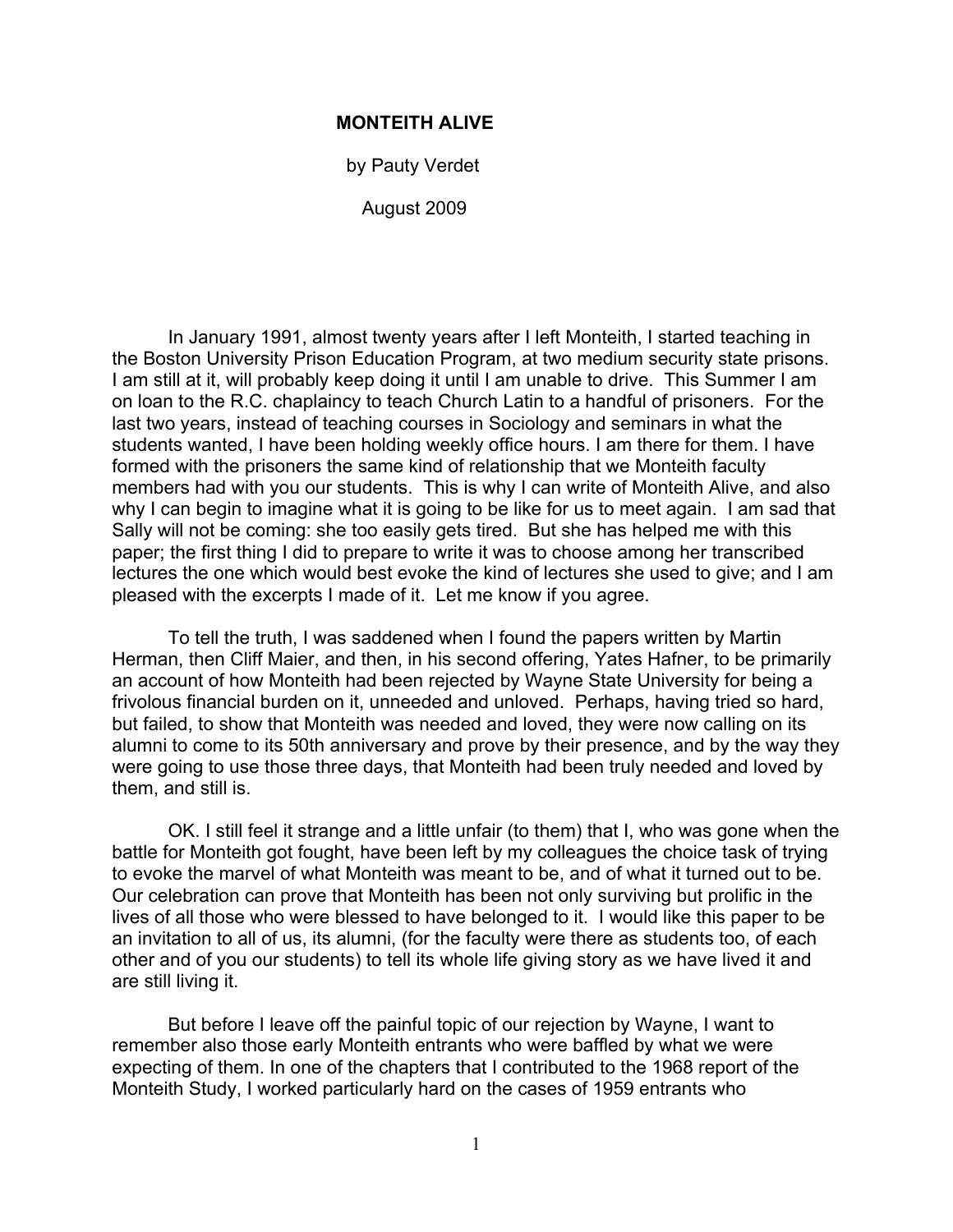transferred from Monteith to full time status at Wayne during or after their first year. Arnie Reymer had taken excellent interviews from them.

Let me quote from a very articulate woman:

"In social science I enjoyed that a great deal and I didn't do badly in either of them (i.e. social and natural science). But I felt very insecure in that program. I think that most people did. It's OK if you don't know what you're doing, but when you feel like the instructors don't know what they want either, then that really gives you insecurity. And when we asked questions, they weren't sure of what they wanted, or at least they didn't appear to be sure. I'm sure they were sure. They definitely had objectives in mind. You know, you can't work on nothing. And I felt purely too insecure in the program as a freshman...

"I think now I could read those Newton essays and those other essays and really like them. In fact, I have read them since then, in that same book that we had, and I enjoy them now but at the time, as a freshman, I just couldn't grasp it all, the meaning of it: I mean the meaning of the whole program."

If such were the echoes that our Liberal Arts colleagues were getting now and then about our program from a fraction of the students whom we had in common, and from those who dropped out of Monteith, it may explain why they kept their original doubts about that experiment which stubbornly proclaimed that it was not to be an honors program.

This long quote also helps understand what Sally was intending to do in the description she gives of the "bets" made by the Science of Society division about the way we proposed to "educate" our students. I have excerpted the following few pages from her April 1, 1963 lecture. By then, more than midway in the year, there still existed a real need in the students to understand "what we were up to".

- - - - - - - - - - - - - - - - - - - - - - - - - - - - - - - - - - - - - - - - - - - - - - - - - - - - - - - - - - - - - - - -

## FROM A LECTURE IN SCIENCE OF SOCIETY BY SALLY W. CASSIDY, April 1, 1963

"**My hope today is to try and give you some notion of what we're up to**, what on earth we think we're doing spending roughly a year and two thirds examining man; how we hope to do it, why we do it in the way we do it, what we hope you will do that we can't do without you; some of our hunches and best guesses, In other words I will attempt to clue you in on what we might think of as the strategy if not the tactic of what we're about. I've now tried perhaps four times already, but I am quite sure that it will become progressively clearer.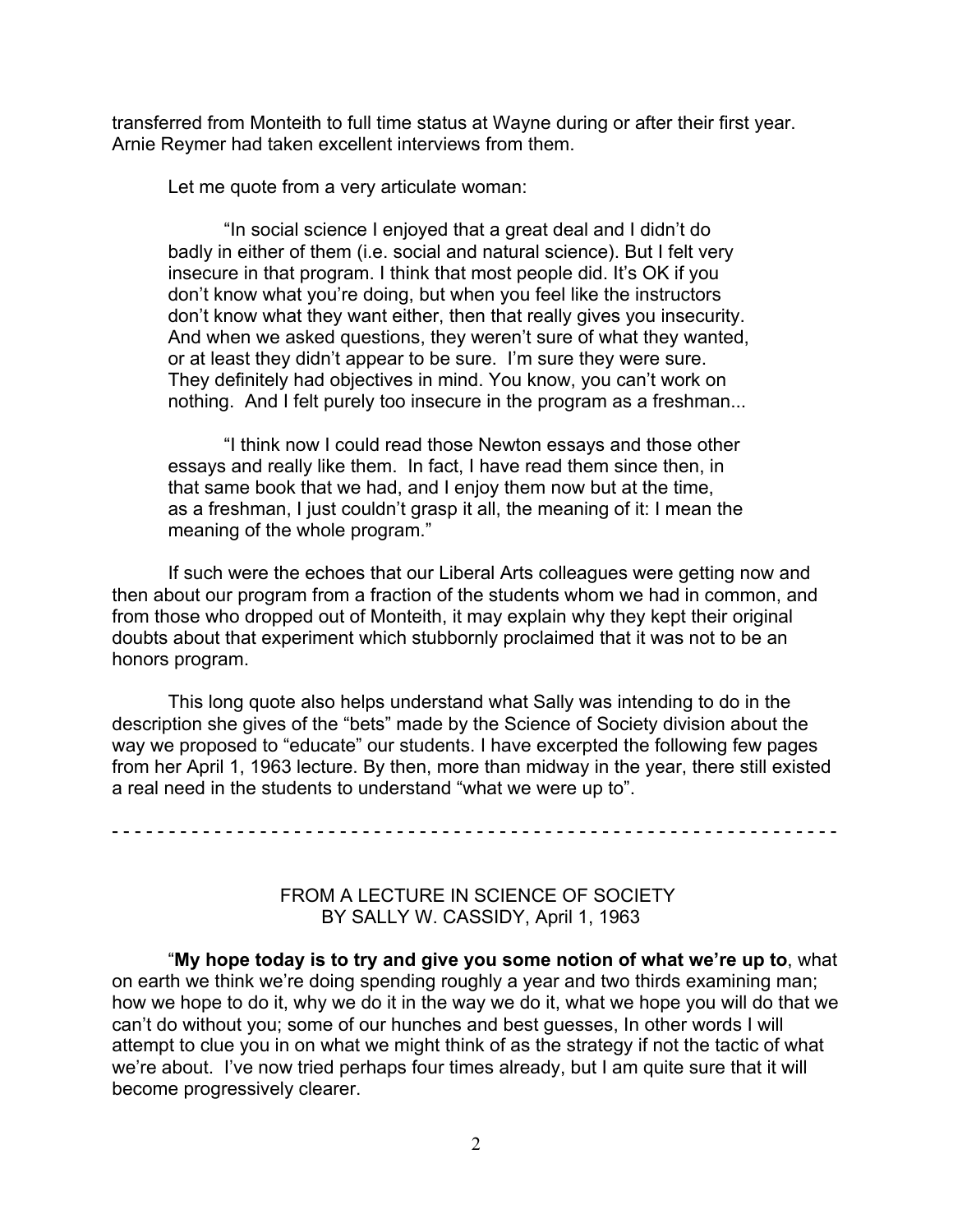The study of man is a particular kind of study. And by "man" I also mean the plural, people: in their variety, in their groupings, in their development, in their problems, in their relationships, favorable and unfavorable, with each other. Now this is a mammoth claim, that we hope to look at this immense problem, this immensely interesting, fascinating issue...

Now our way is made up of three pedagogical bets. The first is that at this stage of the game, and perhaps at all stages of the game, several approaches are better than any one approach. The second is that, at this stage of the game, and probably at any stage of the game, the important thing is to raise questions. The third is a tactical bet of how to do it, that is in a particular setting, that of the discussion, plus calling on a particular factor which most people ignore, our own experience. That, I think, is a fairly decent zeroing in on what we're all about.

"**Now, why several approaches? Don't we know our business?** Are we afraid to choose one? Are we incapable of weighing one against the others? Aren't some more simple than others, more adapted to the adolescent of 1963? Aren't some more fruitful for the person who is going to become a scientist, or one who simply wishes to acquire a minimum to live his life competently?...

Of course we know that some things are more important than others. But fundamentally we want you to know that for any question we can think of, that concerns man, you are greatly benefited by saying"OK, this approach has taken me so far. Could there be something to the right or to the left of it, which might help me go an inch further, which might redirect my findings in a slightly more accurate direction?" Think of it as an attempt at probing out an enormously complex problem, a problem which becomes ever more complex as you penetrate it...

So we took the major three of the behavioral sciences, psychology, sociology, anthropology, and what we do is we teach to their overlap, where the sciences meet each other, because they have a common concern: they are all interested in the origin of man, how a small child turns out to be an adult; all interested in things like conflict and concord, all interested in continuities and discontinuities in human behavior and human groupings... So, for almost any issue that will be raised for you, you will get at least three approaches, these three or some other combination.

In anthropology, for instance, we will see how little boy Johnny becomes John X; what expectations did he have to meet which were general for people in his culture, how were those expectations made live for Johnny by the way in which his family and/or his clan disciplined him, rewarded him, loved him, excluded him from some activities, incorporated him in others. He became John thanks to his native endowment, tremendously, actively responding to every other human being around him – nothing is more responsive than a human being, he is shaped by every other person's gesture, whether it be in her voice or a closed door or a kiss; any gesture of this kind is perceived in a context of demands, of values, of expectations as to behavior. And while John still remains vastly unknowable, we can at least zero in a little on the unique hum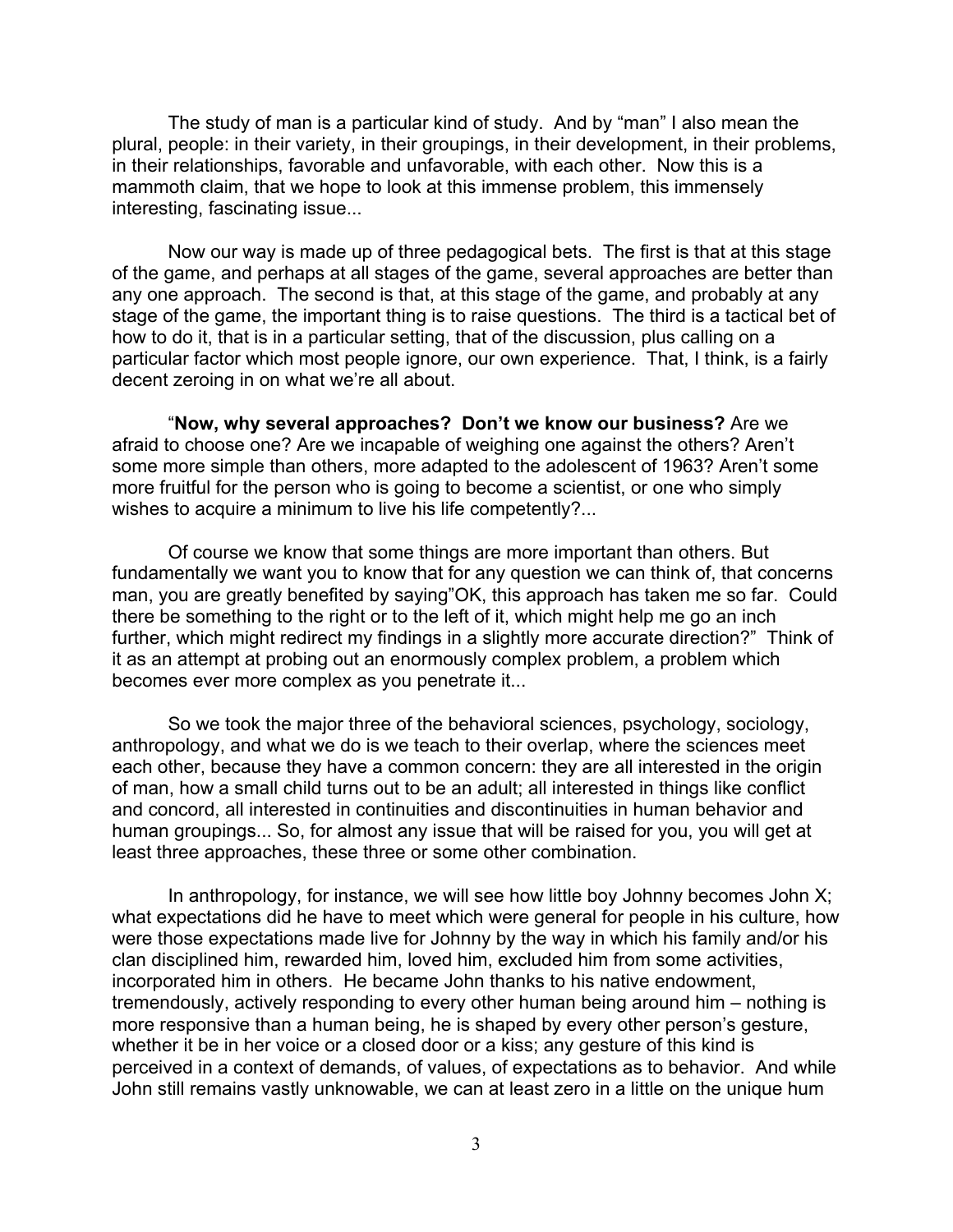A great social scientist, Edward Sapir, has taught us to rely heavily on the language of a poorly known tribe in order to learn how they look at their world, how it is organized, what an individual has to do in order to fit in, namely to learn the language which is proper for a person of his rank... And not only language but gestures, manners, as well. For instance you and I know that when somebody gets too close to us we get uncomfortable. In Latin America if people are not a great deal closer than it would be comfortable for us, it is considered unfriendly. The same remark could apply to the tone of voice, the bodily stance. Sapir also shows us how to get interested in groupings. And then he gives us his reflections on what it is like to be a social scientist, the ethics involved in doing that kind of work...

"**Now for our second bet: the raising of questions on every reading,** every lecture. And on your own experiences. In other words, active, alert, non-inert, daring if you wish, but always responsive reading, listening, self-scrutiny and looking at others. Asking yourself: what's out there? Why is it there? Could it be somewhere else? Could I be seeing it wrong? How might I understand it better? How do I know what's out there? If somebody else sees something different, is that insight valuable? Could it mean that I've got to elaborate my perception more? Or could I put to the test what he sees, with the kind of evidence and experience I have?

In other words, from here on you should be saying to yourself," What on earth is she after? Why has she been using language as an example of behavior? Why is social science called behavioral? And why didn't she explain it? And what does she mean by questions? All these things...What does she mean by a strategy of pedagogy? Why talk about strategy and tactic, which is warfare language, in a classroom?" You see??

You will find that if you can face yourself (very often in the beginning it may take forcing yourself), you'll find that you'll do it more and more and that it will be to your tremendous advantage to have an army of important questions that you can turn on anything, not to destroy it but to measure it, trying to put it in its proper context. Like telling yourself: "I should really listen to this carefully", or "This thing here is perhaps not worth listening to, but I've got to be aware of it", or "This thing here, right now, I don't understand it, I have to prepare myself to learn about it", or "it sounds fascinating but it doesn't have any evidence to back it up", or "This person's assumptions about human beings are so distant from my own thinking that I probably am not even going to be able to keep listening to it, but at least I can unpack it enough to know why I'll not keep listening." These questions raised day in and day out will, we hope, be built into all of our minds, so that when a new book comes up, up will pop the questions: What problem is being discussed in this book? Are there several problems? What evidence does the author bring in? Hearsay? His own experience? Somebody else's statements? Someone else's autobiography? The census bureau?

It's important to us to broaden your capacity to listen, to be critical, to think about what you read, to incorporate or not incorporate a different kind of discourse to your own.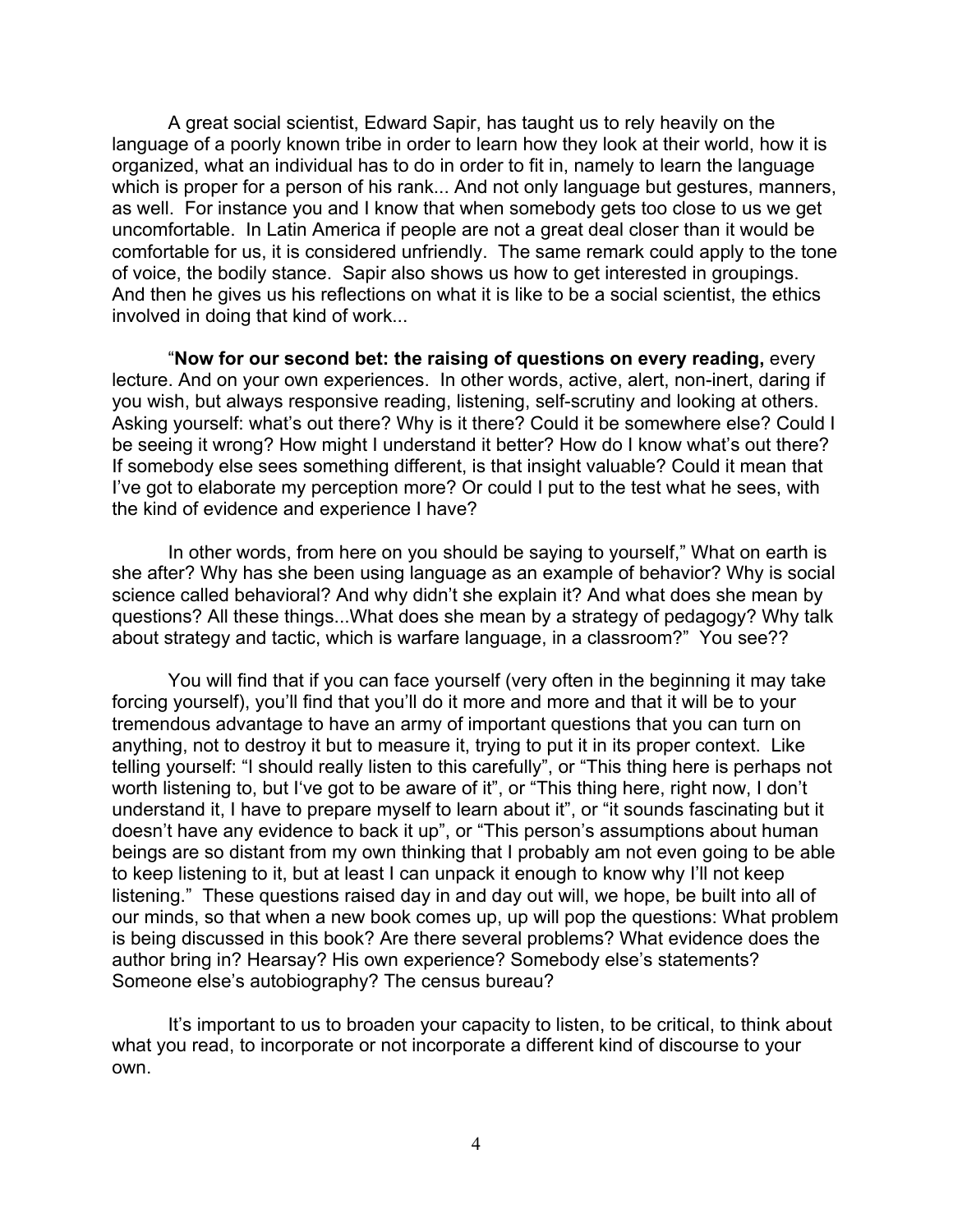"**What I called our third bet is that we gave you a favorite locus** in which to practice all the above: the discussion section. Because only in discussion, we're convinced of it, can we begin to think. For it is not enough to read: you can read on your own, you can go sit in the library and read all day long. It is not enough to take exams: we could write exams for every day of the week; we wouldn't want to, but we could. And what would you learn from it? That you can pass exams; so who would be advanced one inch? It is not even enough to make you sensitive to experience, though it is a great and wonderful thing, and many people have it, and many don't. But it is not enough.

OK. We want tough and sensitive thinking. We want responsible and responsive thinking. Well, we are convinced that the only way we can get at it, at least for now, is in discussion. That is to say, where you put your ideas on the line and your peers, your colleagues, your fellow students can say, "This is crazy", or "I agree with him for the following eighteen reasons." This is the way you train yourself to risk your hunches. You will be wrong, particularly in the beginning: you will be wrong in the sense of either being too complicated or too simple. But it is very important to start. I think a discussion is lost in the first five minutes of the class if there is nobody there who is willing to say what he thinks a reading may mean; what a certain paragraph seems to say. We are not going to tell you what's there, we're not going to tell you what the reading means, that's for sure. **There has to be a common discovery**. Not that we could not tell you plainly what we have thought about that reading or that paragraph; but because we do know that things will be learned by us in discussion, in this atmosphere of, on the one hand intense, on the other hand discreet speculation, of debate back and forth. It is the most valuable experience for you. Here you will learn how an idea can progress from a relatively crude first statement. Why? Because as soon as you've said something somebody will get your idea developed in front of your own face or your own mind. You will realize what it does to have an idea tested: its logic, its assumptions, and the evidence. We think that this experience is so crucial that in a sense we bet everything on it.

The other reason why the discussion is valuable is because this is one of the few ways in which we can key-in experience; and for Social Science experience, that is to say your experience, is tremendously important. Whether you learn about ethics or children or relations of children with parents or the ways in which societies are run, one of the things which are most valuable is what you saw yesterday, what you thought yesterday, what you remembered about your behavior in fourth grade. But for instance if a statement, even of Plato, doesn't jibe with your experience, one of the best things you can do for that class, for that discussion meeting, is to say, "Well. Gee, I don't think that it works that way because just this morning I noticed an event which contradicted it..." Or considering the rapport of reciprocity and morality, you may be acquainted with a person who is tremendously moral and tremendously egotistic: she never breaks a law, always does what she's told, and yet is an egotist. This is very valuable because it allows us to explore morality at a different level, a different depth, with more complexity and, hopefully, distinctions.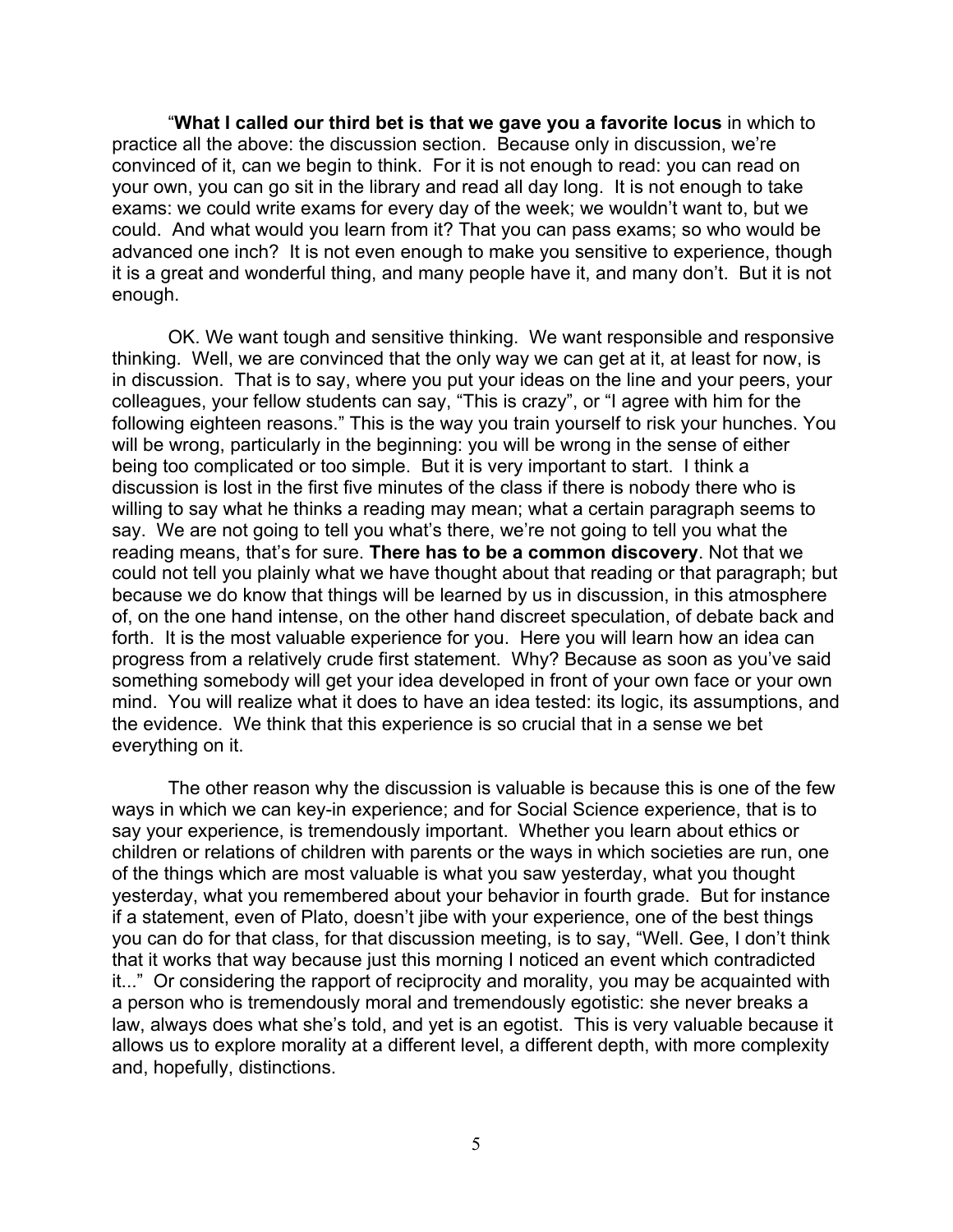In a discussion you have a hope of learning how to bring in your own evidence carefully, accurately, discreetly, to hear it discussed objectively, to in a sense see that human beings can be carefully thought about, not just crudely, not just catalogued. We hope that through discussion you will get to that beginning play of ideas and life, which can enliven your whole existence.

"**So that is roughly what we are about:** a science of human beings, a science played in a plurality of approaches, which is primarily concerned with equipping you with very important questions which you will raise better and better in a tougher and tougher way; a science which is developed in the context of public discussion and which is very close to the empirical, that is to say the out-there, the everyday world. And this we think you will never have to undo whether you go on in social science or not."

[End of excerpts from Cassidy lecture.]

- - - - - - - - - - - - - - - - - - - - - - - - - - - - - - - - - - - - - - - - - - - - - - - - - - - - - - - - - - - - - - - -

This was Sally's style in many of her lectures, to which she felt the students would be responding either right there, in their mind, or later in her discussion section. What many of us did not know was that Sally had gotten her job, originally, from how much one of her students at the College of the University of Chicago enjoyed the way she did run her discussion sections: she was Lenore Coral, Max's daughter. The rest of the University of Chicago was far from unanimously sold on the general education carried on in the College. But its students were, and Lenore who wanted her father's dream to succeed convinced him to come and see whether Cassidy was the colleague whom he and Woody still needed, to chair the Division of Science of Society. Sally was much surprised when she discovered why Max prolonged their conversation after her class. She might have mentioned to him the experiment in teaching an evening class in Sociological Method which she had written up in a 1958 article for the Journal of General Education. It featured the discussion of various aspects to be envisaged in the topic she had proposed: a comparative study of the experience in Chicago of Southern migrants, Black and white. In it she detailed the mutual help that students were brought to give each other as they made more precise the question each one of them wanted to investigate.

Sally was hired after a visit to Wayne where she was vetted by people who cared about the College which was scheduled to begin a few months later. She was given entire freedom to hire the members of her team, almost all of whom had done their doctoral work at the University of Chicago. They were Dick Pope, a cultural anthropologist and instructor in the College; his friend the economist Gundar Frank; Ken Feigenbaum, a psychologist of Human Development; her friend George Drury, a philosopher; Martin Orans, a social organization anthropologist; and I, a sociologist and instructor in the College. Bud Wright arrived from the Sociology department of the University of California at Berkeley for the beginning of the Fall. George Rawick, a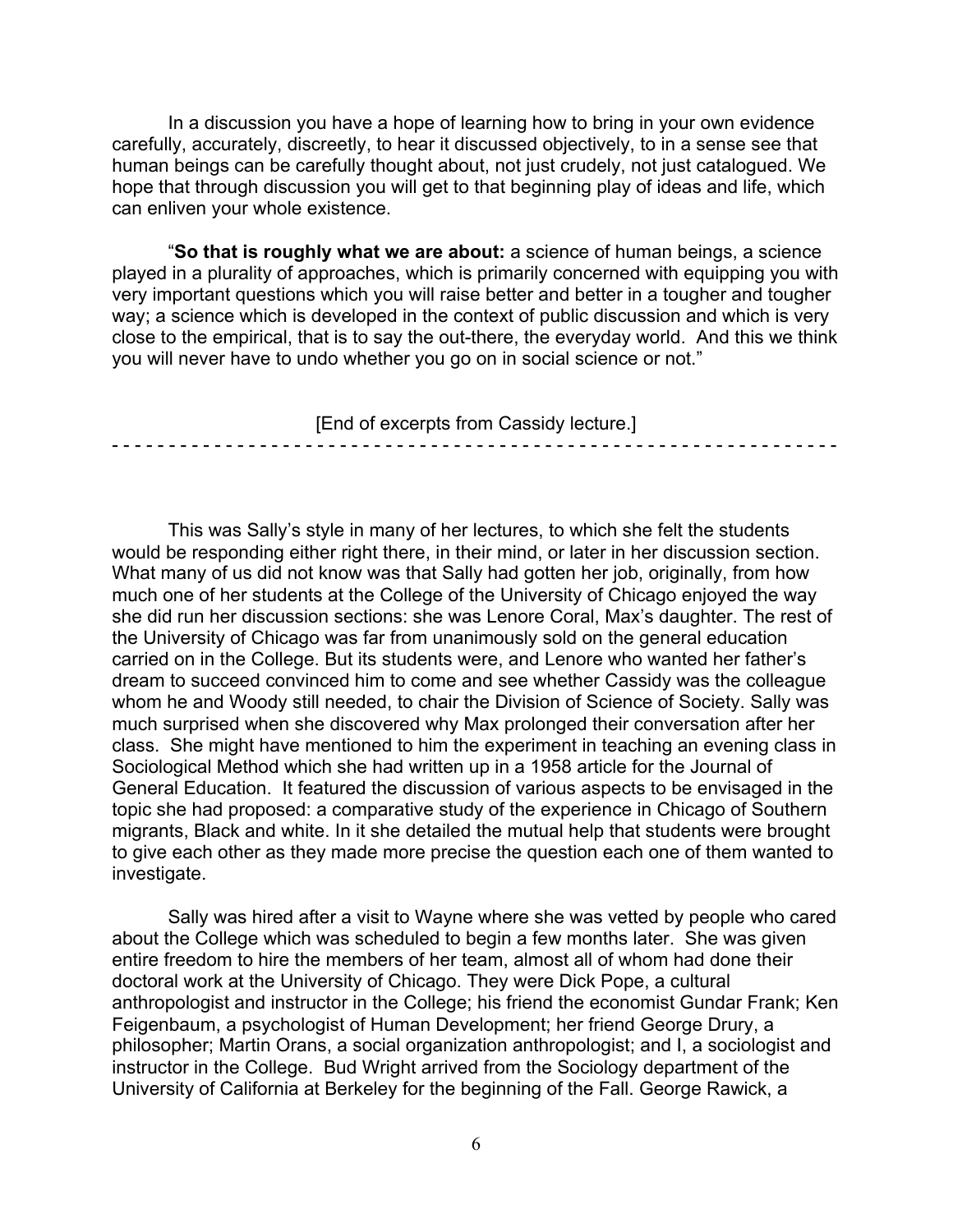political historian, Leon Sirota, a psychologist, and Bob Thomas, an anthropologist, were added late, but early enough to be counted among the early members of the team.

There was an enormous amount of work to do, during the two Summer months. For we were not planning a set of courses for the first semester, but the whole unrolling of a main idea over the five semesters of our social science sequence. I think each of those present made a list of the readings that he/she found most likely to invite unevenly prepared students to think, i.e. formulate, examine, and discuss ideas about the content of each reading. It introduced us to each other's pedagogical style. We also agreed that we would start with the model of Socrates and his Socratic method. I seem to remember the joy of the 1959 entrants at recognizing each other on campus by their carrying a slim paperback, The Last Days of Socrates. Then would come a "Problem" to be looked at from our different perspectives. We selected the brain-washing inflicted by North Koreans on their American prisoners: how could it have been planned and have succeeded? It was fun to find articles that, while addressing other topics, managed to shed a lot of light on the brainwashing phenomenon (could we use that strange Greek word?) Sally remembers that George Drury found the picture for the cover of that first book of ours; he may well have also invented its title, "Men Without" and contributed several of the readings.

But what about the course itself? As it was impossible to achieve a consensus among all of us within the limited time we had, Sally, Gundar and George got the job of coming back after two or three days with an outline of the whole thing. Sally says that she and Gundar happened to agree on the crucial importance of the concept of Relation. George must have been pleased with that choice. From it emerged in succession a whole system of other concepts, arranged in space as a construct of double lozenges. For years this series of concepts, parallel in an ascending movement, appeared on the cover of our books, and the lozenges on the verso of the front cover. I won't give the rationale for the arrangement of the concepts in a double lozenge figure. I will only give their sequence: Relation came first, and then Small group, Socialization, Differentiation, Pattern, Complex organization, Social movement, Institution, and finally Civilization.

These concepts were to be useful to instructors in mentoring students on how to raise questions about reading after reading, all full of empirical details. For instance, as we read from Street Corner Society, one would ask: how did the leader relate differently to different members of his gang? How does it explain their performance when they went bowling together? etc. It was only in using the concept repeatedly to discover something new in the reading that the student slowly would acquire its meaning. Hence the complaint of the insecure entrant of 59 that instructors appeared unable to give a simple answer to a question about a word they repeatedly used. It was chosen as a means to get students to think; it had to be used first, and only later was its importance to be understood.

When classes started in September we were ready, I believe, for the whole first semester. We had come to agree that during the second semester our freshmen would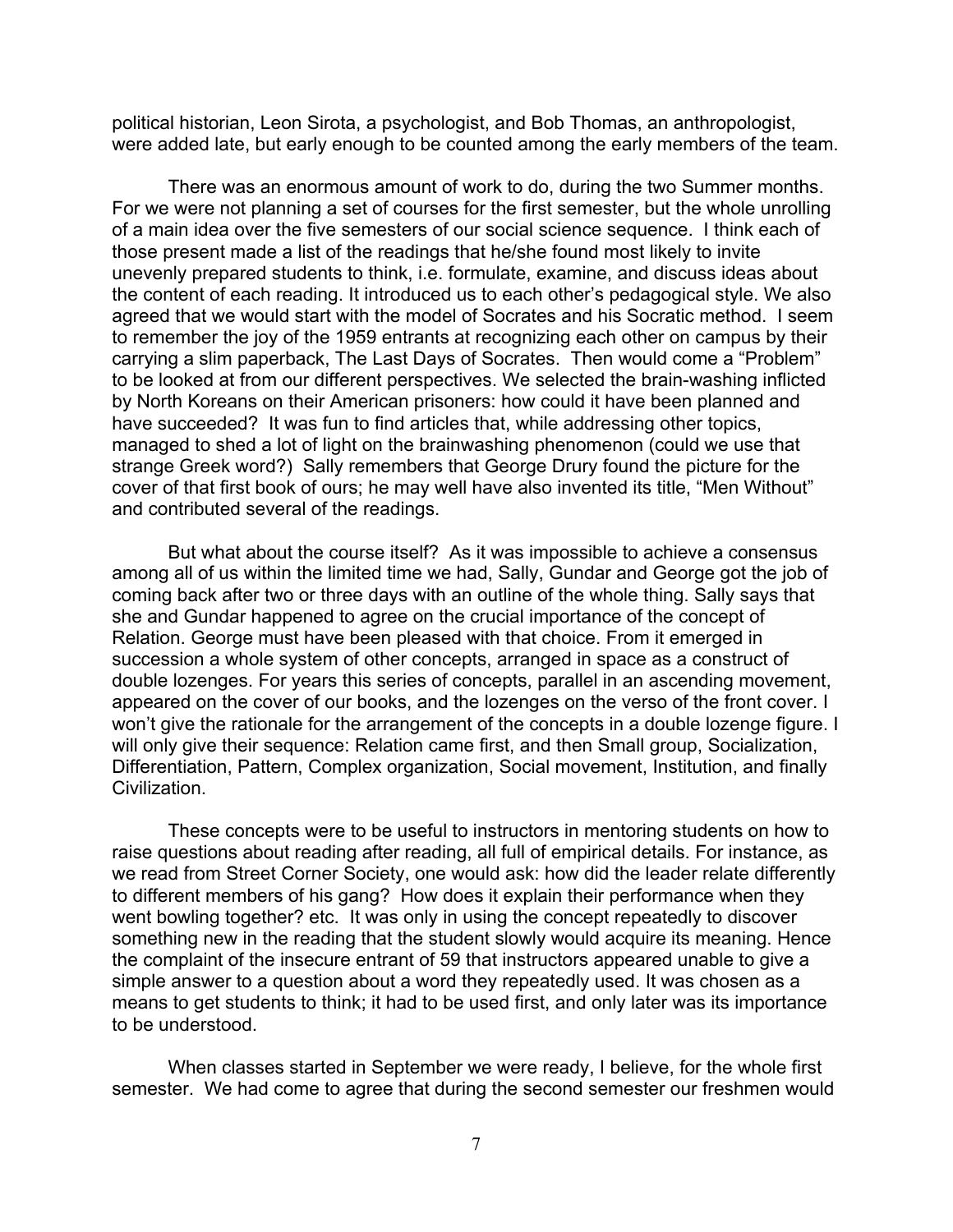be expected to each do a piece of empirical research of their choice, which would give them a chance to use the concepts they had already studied as they now would have to analyze the data they had collected themselves. Meanwhile the study of more concepts would be pursued. (Social Movement, Institution, and Civilization were left for our third semester).

Our colleagues of Natural Science must have been equally busy, and that got the two divisions to start without getting a chance to figure out how to help the students understand to which extent our organizational principles resembled each other, and how they differed. Thus I am afraid that it was left for the students to figure out why the Soc Sci and the Nat Sci course could use the same word, relation, to refer to different kinds of things. My own serious contact with the sequence of courses in Natural Science had to wait for the day when Carleton Maley, several years later, gave me a copy of Thomas Kuhn's The Structure of Scientific Revolution. I was delighted by that book: among other things it was an excellent piece of sociological research on the social world of natural scientists. And its criticism of the image given of the making of scientific knowledge by the usual introductory textbooks was much more penetrating than my own criticism of textbooks in social science, which I only could accuse of spoon feeding students with facts and theories filling unrelated chapters. I had however an additional insight into the "bets" of the Nat Sci division when I took the first semester of their course in a year when they were studying the development of astronomy. It was there, in my discussion group, that I discovered that in order to be able to even ask a question (in order to find the words to do it) one needed to have a beginning of understanding of the kind of goal the course pursued. This had been the problem of a good number of the 1959 entrants...

There was a serious flaw in the planning of Monteith as recorded in the grey document: it assumed that freshmen would need and demand much more attention from the instructors than sophomores, and that juniors would need and demand still less, having been trained to read, think, and write progressively better on their own; so that the seniors could practically be independent agents on a campus where other than Monteith faculty would be available to them. In fact, students became more and more capable each year to extract more attention from us with questions they had and with their work in progress. Humanities discussion sections were to enroll 20 sophomores and 25 juniors. Their staff was accordingly smaller than those of the other divisions. As far as I know, they did not appear until three semesters after we got started. Three years later, in May 1964, there was a "crisis" about which I have found 2 pages of my own reflections which I will quote freely:

"We have established relationships of colleagueship with the students: partly by inviting them to do the research project, partly by discussing with them the pros and cons of exams, lectures, reading, written work; listening to their views; readily recognizing mistakes, while maintaining our overall direction. We didn't do that in Chicago. Why here? This is an "experimental college." What does it mean to the students? It is clear that they feel both as guinea pigs and as co-builders of the college. If they were only guinea pigs we might be seen as mere observers and manipulators: a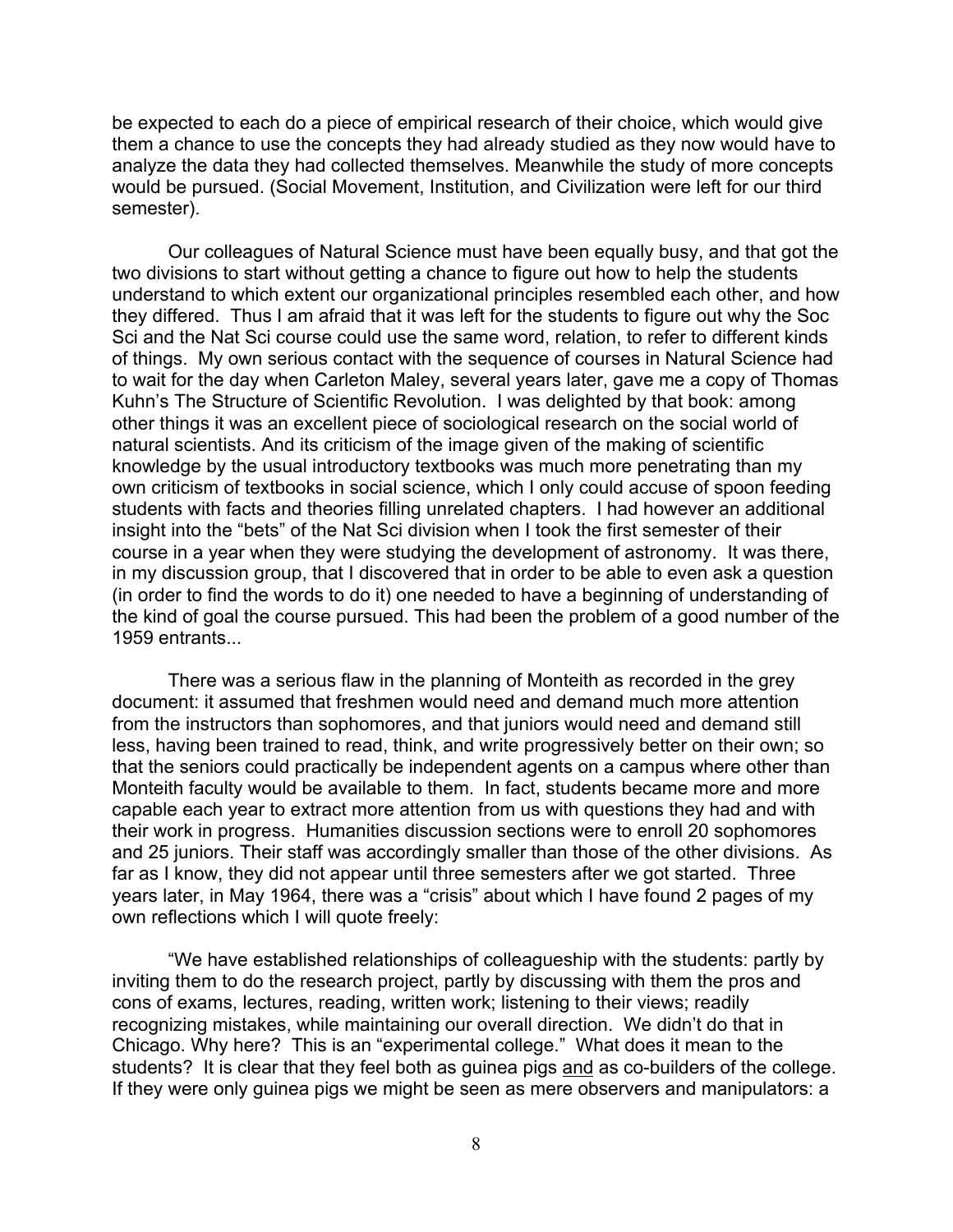role which is often enough ascribed to us, social scientists, and which we would have considered unethical.

"Thus a Monteith brand of "Personalism" developed very early, which consisted in our expecting much from each student; giving each one of them access to information and explanations of any given policy; expecting inventiveness from all of them, i.e. a willingness to contribute to the shaping of the college; and making it easy for students to publish their ideas as well as letting them pretty much run the Monteith yearly open house.

"Without quite meaning to, we have been laying the foundation for a new definition of the role of the student in the University: not modeled on the doctor-patient relationship but on that of master-apprentice in a pretty liberal version of a guild. At the end of our sequence they often tell us: "Now, I should start all over again, and how much more I would profit from it." Why wouldn't they engage their new teachers right away with ideas about how their course could or should proceed in order to be a success? Why haven't we invited the Humanities staff to participate in the teaching of our last quarter (on Civilization!) in order to get acquainted with the students? Didn't we know that many of them were expecting much from that new sequence, interested as they were in self-discovery and self-expression?" – Yes, but we knew little about the Humanities staff and their plans.

One of the things which explain why we did not get much of a chance to learn from members of the other divisions is the fact that we were spending so much time learning from each other in our own. We had taken for granted that we would all share in giving the lectures. A lecture was an important statement for each one of us: in it we spoke the language of our discipline, and it had to be instructive and challenging to our colleagues as well as intelligible to our students. We attended them all and took them into account as we prepared each our own. In my twelve years I never heard a lecture repeated by a colleague except once, toward the end, by a new colleague. We were learning too much not to have new things to say. Monteith thus became a marvelous college for advanced intellectual development along lines which happily contrasted with the trend toward specialization which was engulfing the study of human behavior and human nature.

I would like to linger a bit on the importance of the weekly staff meetings which were devoted almost entirely to lively exchanges between the most knowledgeable of us in the subject matter studied at that time and those of us who were more new to it. Sally was great at asking basic questions about a given concept or author, which one or more of us might not have raised out of sheer ignorance. She was taking the risk of being judged surprisingly ignorant for a division head, when she actually was well acquainted with all our fields. Fortunately, at Monteith we knew each other rather well. (It was to be quite different when we got to B.U.)

Perhaps the spectacle of the cross-fertilization of the minds of their instructors helped students look for opportunities to experience a similar enrichment not only in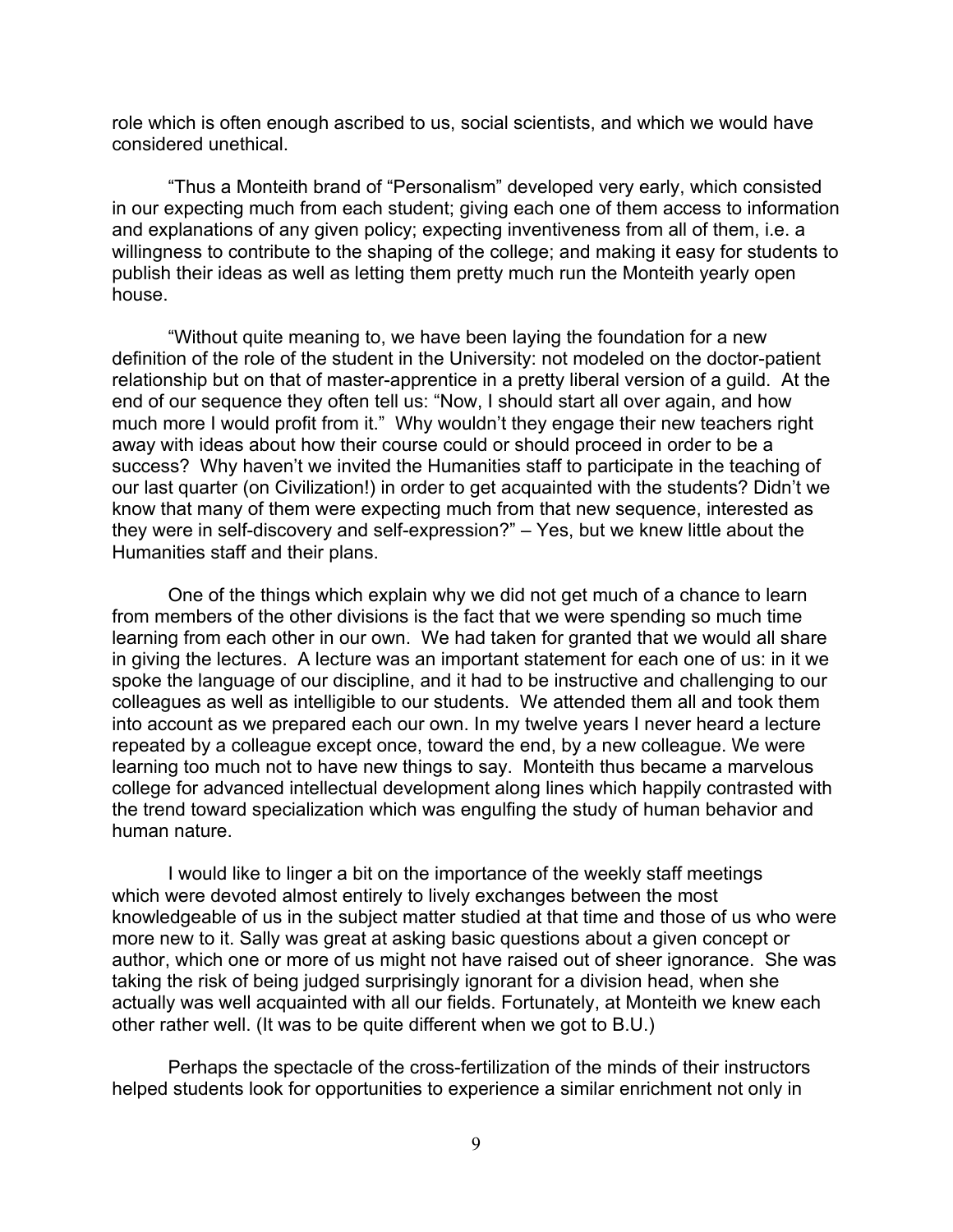their discussion sections but outside as well. I don't remember anything in the grey document planting the seed for the early development of the theme of "Cooperative Self-Education", and its incorporation in the Monteith program as testified by the 22 page Report on the First Year which was issued in November 1964, and a two page Current Guidelines (formulated June 1967, revised February 1971)

Students who had tasted of the hardships and joys of doing their own empirical research in their freshman year could envisage pursuing that work further and taking on the responsibility to invite and guide fellow students in, jointly, moving still further in the making of new knowledge. Was not this initiative, taken by students themselves, an early sign that the Monteith experiment was succeeding? That the time and effort invested in the freshman year were bearing fruit? That the trust placed in students, that they could and would learn to think on their own, had indeed brought a good number of them to take to themselves the goals and ideals of scholarship?

Cooperative Self-Education was the most striking of the features which were added to Monteith on the initiative of students. The senior colloquium got redefined and organized to best fulfill its function. Students also asked professors to offer seminars on topics which they felt the need to think about.

All of this brought some of us to think of a way to celebrate the tenth anniversary of Monteith. Why not invite to act as junior faculty a few of our most promising recent graduates? And so it was: Sheila Collins, Ken Kudek and Deborah Zimmerman Johnson were selected for Social Science, and Diane Voss in Natural Science (I was her student in the Fall of 1969). I collected quite a bit of data on that experiment: papers written by their discussion section students; interviews that I took from several of these students. Unfortunately I never found time to write up my evaluation of those data (I would gladly pass them on to someone interested in using them).

I had a hunch that the future of Monteith should be entrusted as rapidly as possible to a team of alumni whose task it would be to take the Monteith program to its logical next stage of transformation. Just as the 1959 entrants had co-created the real Monteith in response to and cooperation with the three teams of instructors, who better than newly minted PhD's among our graduates would be in a position to welcome the challenge of planning and running Monteith II. My idea did not seem popular among the rest of the faculty, as far as I could see, even though in that dream senior faculty would play an important role in support of the leadership of their juniors. I was probably too much inspired by a social movement kind of logic, which would feel too subversive of the institutional order of things

Anyway, another vision of Monteith's future had emerged in the Science of Society team, based on the mutual enrichment that we had experienced (remember the sense of enlightenment one felt when listening to Bob Thomas' detailed tales about American Indians; and how valuable it was to find Otto Feinstein deeply concerned about "two worlds of change"). The whole course as we had conceived it in the Summer of 1959 had been modified, its pedagogy improved. Still it remained hard for entering freshmen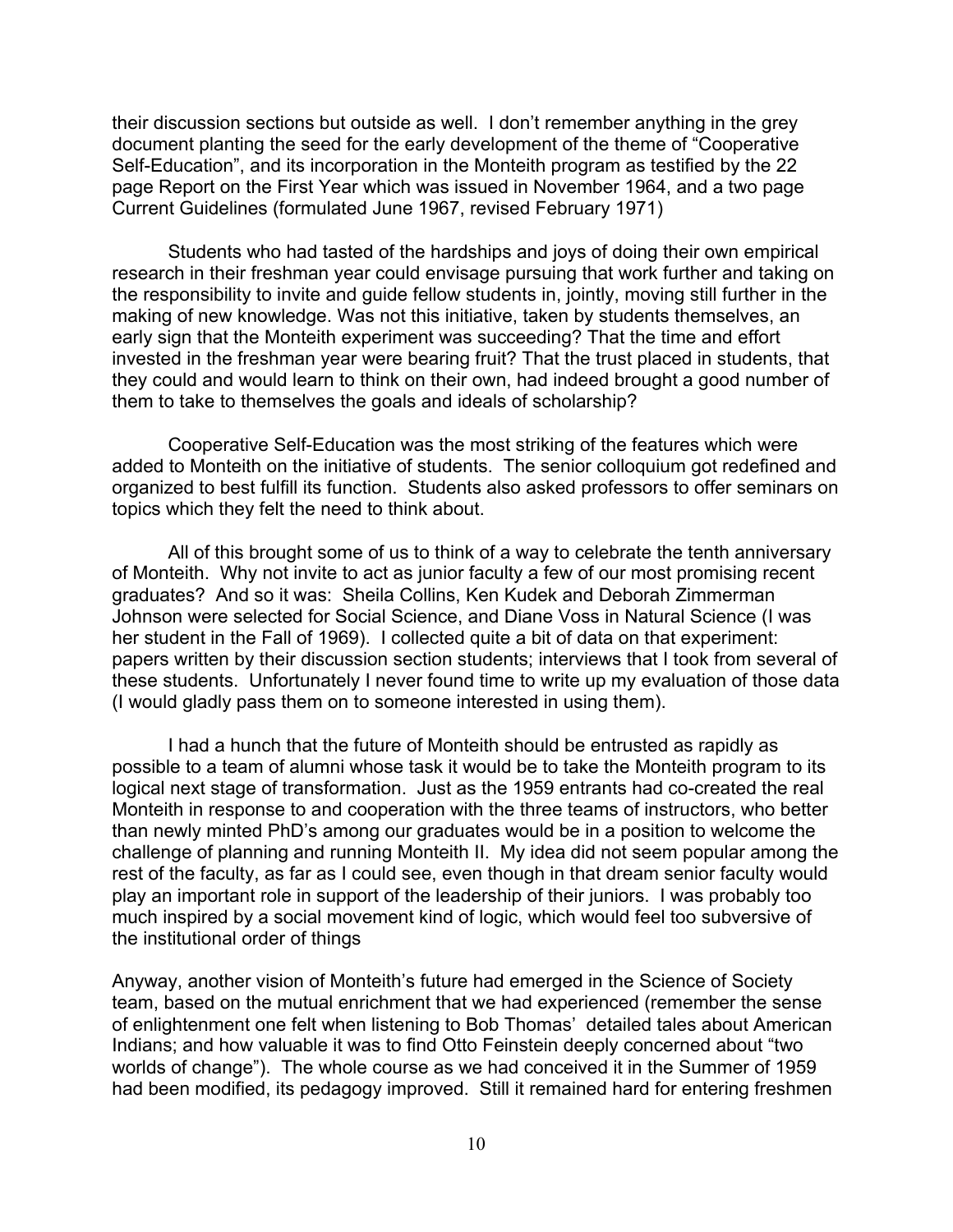to see how using our basic concepts to produce ideas about a great variety of readings satisfied their desire to acquire knowledge. Part of the staff was sure that they could offer students something more tangible, more cohesive: a theory of the transformation of the human experience from the tribal to the urban and even a global life style. This theory could rely on insights gathered from history, anthropology, psychology, sociology, economics and political science, The concepts could continue to be used, but within the framework of the construction of the Monteith theory of social change.

It was a very different "bet" than the ones announced in Sally's lecture of 1963. And during two years, three versions of the course in Science of Society coexisted. Students could move from one to the other without getting lost, I think, as some basic readings were used in all versions. Could it have been possible to integrate these versions? Probably, under the leadership of the new dean, Yates Hafner. A new start in our Division could have been announced by him and worked on under his sponsorship.. But some of us were already committed to B.U. when his appointment was officially announced.

In the Spring of 1971, I had met John Silber at a committee meeting held at the Danforth Foundation for the promotion of personalism in higher education. He had just accepted to become president of Boston University, and he told me how he planned to hire professors truly committed to teaching. So I told him, much to his surprise, that I was available, and that I would bring with me two colleagues equally dedicated to general education: Sally Cassidy and Leon Sirota. George Drury was on an extended sick leave at the time, and Ivan Kovacs had already felt the need to leave our staff at the end of the previous year.

Besides Silber's commitment to quality teaching, two features of the Boston University setting were attractive during our first visit. Each year in the Sociology Department a few competent and imaginative majors were selected to become teaching assistants in the large introductory course during their senior year, each being responsible for a discussion section. The three we met resembled our Monteith students. And since I had offered to be the senior faculty in charge of that course, I anticipated with pleasure having a chance to work with them. B.U. also had a Division of General Education (D.G.E.) in which I offered to take half of my appointment. They had three interdisciplinary staffs, just as we did, but all three focused simultaneously on the same overall topic or period; like Classical Greece: its social organization and culture, its science, its arts and literature. It was there that I prepared the one lecture in my whole career in which I gave students a rational account, as a scholar, of my Catholic faith. It was planned in the context of our staff undertaking a comparison of the orientation and flowering of two very different peoples: the Greeks and the Hebrews. Unfortunately D.G.E. was terminated a few years later. Sally had preferred to get her whole appointment in the Department of Sociology: her main professor at the University of Chicago had advised her to "stop being a missionary..."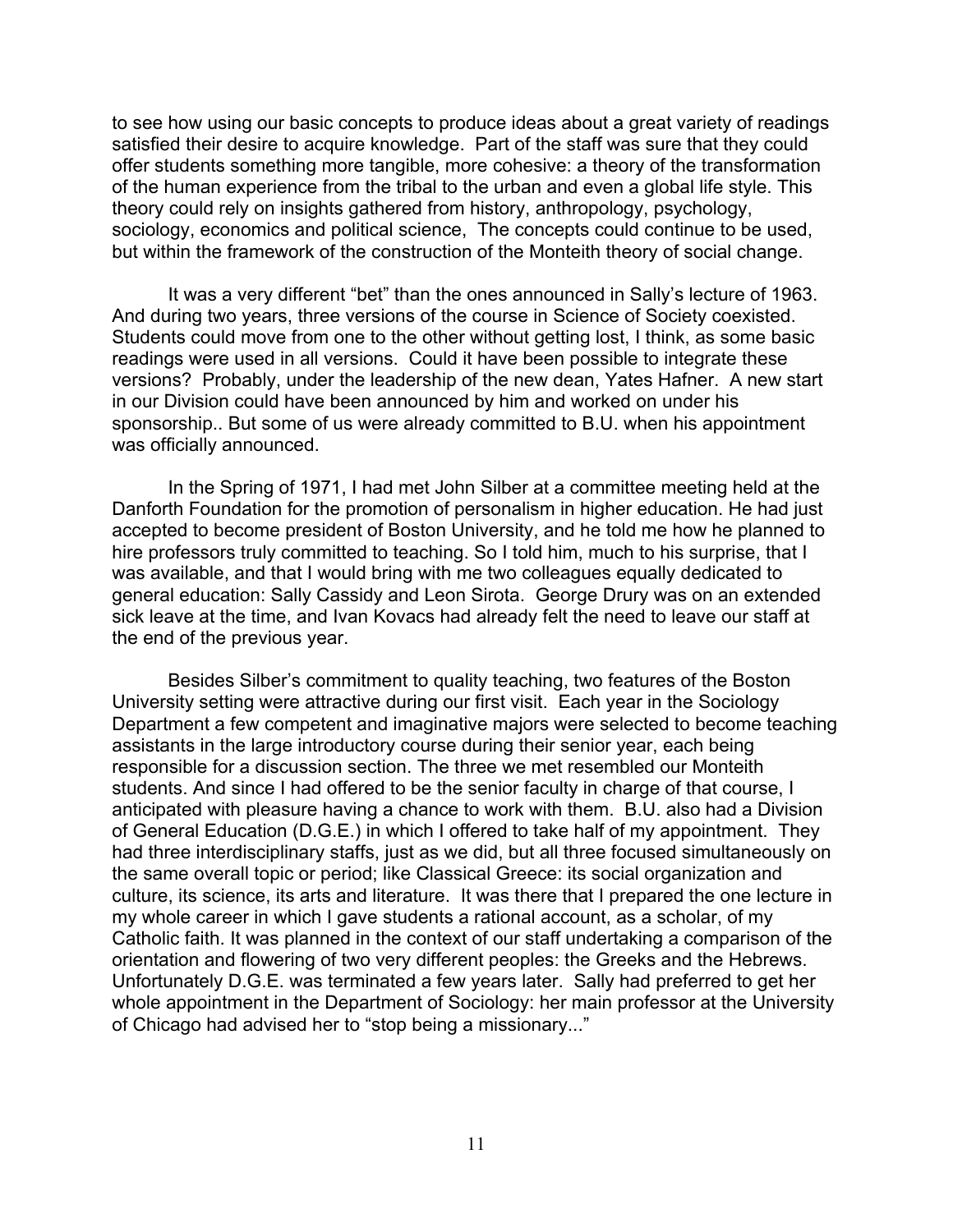My guiding principle had always been: in a new situation keep doing what has been of special value in my work up to then, under whichever form it is now doable. Thus I attempted to turn the huge Introductory Sociology course into an apprenticeship for freshmen to college level work. First I created a separate Intro course for juniors and seniors, which consisted in tutorial work with a professor to whom they would first explain their professional interests; on this basis a reading list in sociology and related disciplines would be agreed upon, and a semester long participant observation planned. Each one of them would meet with the professor every other week after turning in the log in which they had entered their reflections on the readings and their regular field notes. Sally was delighted to take responsibility for this innovation.

Second, in the regular Intro course I augmented the responsibility of the Teaching Fellows. Up to then the initiative for the content of the course was left to the professor who lectured twice a week and decided on topics for written assignments, exams, as well as on how grades would be computed. I reasoned that teaching fellows chosen among the best graduate students, were human beings who had recently chosen sociology as their life work, hence should be able to find ways of getting students genuinely interested in learning various ways of giving a second look to their world. The professor now would lecture only once a week, and the discussion sections meet for two hours. Readings would be chosen by each T.F. I encouraged them to consult with each other and the lecturer. I was hoping to get them to find and develop their own pedagogical style instead of experiencing teaching as quasi-enslavement to a prof, endured for the sake of a meager remuneration. I was happy to see them form into a lively team.

I also volunteered to teach Sociological Theory (required of the majors as also was Sociological Method) even though my own joy as a sociologist was in doing field work. I presented the fathers of our discipline as having given us many insights among which we had to choose just as a cook selects the most appropriate pot among all the utensils he/she has in order to fix a certain dish. Among our Monteith readings I selected relatively short excerpts which I had found particularly illuminating: especially from Cooley, Simmel, Weber, Marx, Durkheim. I printed their text on the upper half of a page, and filled the lower half with footnotes which invited the students to engage in a discussion with the author, based either on their experience or on what they had found most meaningful in other authors. I did not refrain from boldly challenging the great, especially those who seemed to expect unquestioning agreement from the reader. I hope you recognize that I was on the same wave length as Sally in her 1963 lecture.

After several years of this I came to think that we did not do enough to give our majors a true taste of the art of doing sociology when we taught them separately some great insights and some realistic ways of collecting and analyzing data. I looked for a way to work with a colleague who was teaching the Method course. Sally was one of them, so I attended her classes and tried to incorporate her perspective to my own approach. Then I did it with a younger colleague. I was collecting questions I wanted to raise about how my theorists had done their sociological research, as well as about the theoretical assumptions made by current researchers. Finally I teamed up with a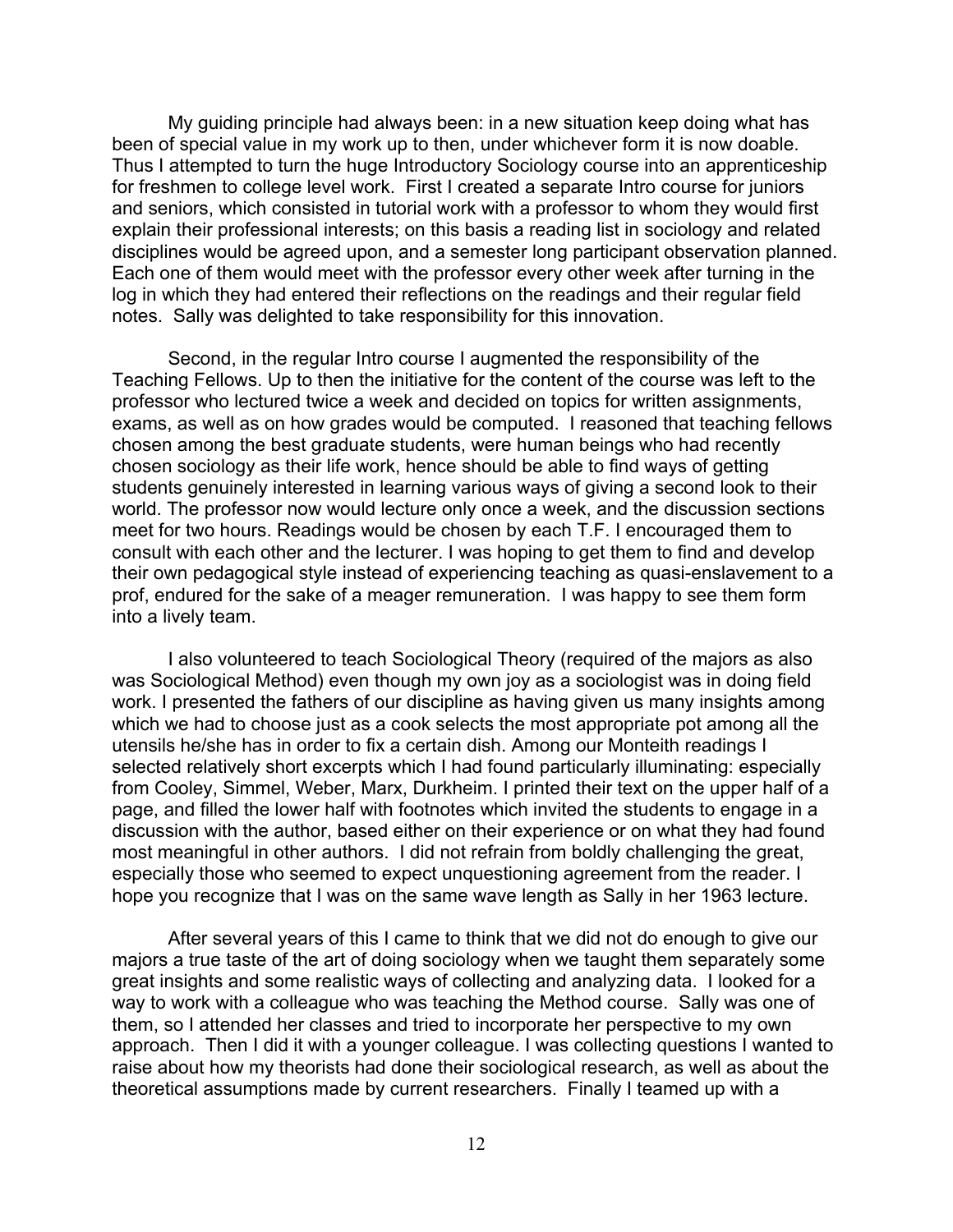colleague who was interested enough in my search to attend my Theory classes just as I attended his Method classes. With him I at last experienced the wonderful collaboration I had so enjoyed at Monteith.

At Monteith, however, I had focused entirely on what was happening in the college. My only field work outside had been at the time of the presidential election of 1960, when the whole second entering class had been met in the Fall with the task of interviewing a whole sample of voters. During our first year at B.U. (1971-72) the campus exploded in student protests against the military recruitment that was taking place. Sally and I got involved in standing between students and the police. I wrote a report for the faculty. Other protests arose the following years in the city when a federal judge imposed court ordered integration in all the public schools of the city. In the Fall of 1973, in order to placate the population I suppose, schools held an open house for a whole week-end. Sally and I discovered a lively group of Haitians in a black high school not too far from our home; at their request I volunteered to spend my Fridays attending their math classes and interpreting in French what the teachers were saying. It was a great opportunity to penetrate the school setting which usually (at least in the Chicago Public Schools) had not welcomed sociologists at all. It lasted two years.

But in the Spring of 1975 a new occasion of practicing sociology opened up. Sally and I volunteered to sponsor a Vietnamese refugee; it was a pregnant woman whose fiancé had refused to desert his post as officer in the South Vietnamese army and whose parents refused to leave her behind, hence obliged her to come with them. When her baby was born her family got her to rejoin them in Florida. But by then a new wave of refugees was in need of sponsors. Our Vietnamese had spoken perfect French; the Hmong did not even have a written language. They were Hmong from the mountains of South East Asia, a fearless, independent people who had cooperated closely with the French and then the CIA in a secret air war in Laos against the common enemy, the North Vietnamese communist regime. Their extermination had recently started in the mountains, as a communist regime had taken over in their country and they were escaping to Thailand. The head of the family of four who had been sponsored by our parish showed me a long list of relatives who were expecting to be able to rejoin them. Well schooled in the importance of the extended family among tribal peoples, I promised to sponsor them all, one small family at a time (but a "small family" of Hmong could be raising eight children).

I had my work cut out for me. Only with a young woman who had worked as a nurse in an American field hospital could I exchange a few words. She and the rest of her generation would have to learn English as fast as possible. The federal government was extending to the Hmong, in recognition for their heroic help in the war, a generous program of financial assistance which included food stamps and Medicaid.

But they had to apply for it in offices, filling applications, using a single sheet of paper where the hand written names and approximate dates of birth of all the members of a family was all they had to prove that they existed and had been legally admitted to the U.S.A. And they needed advocates who could tell something of their stories and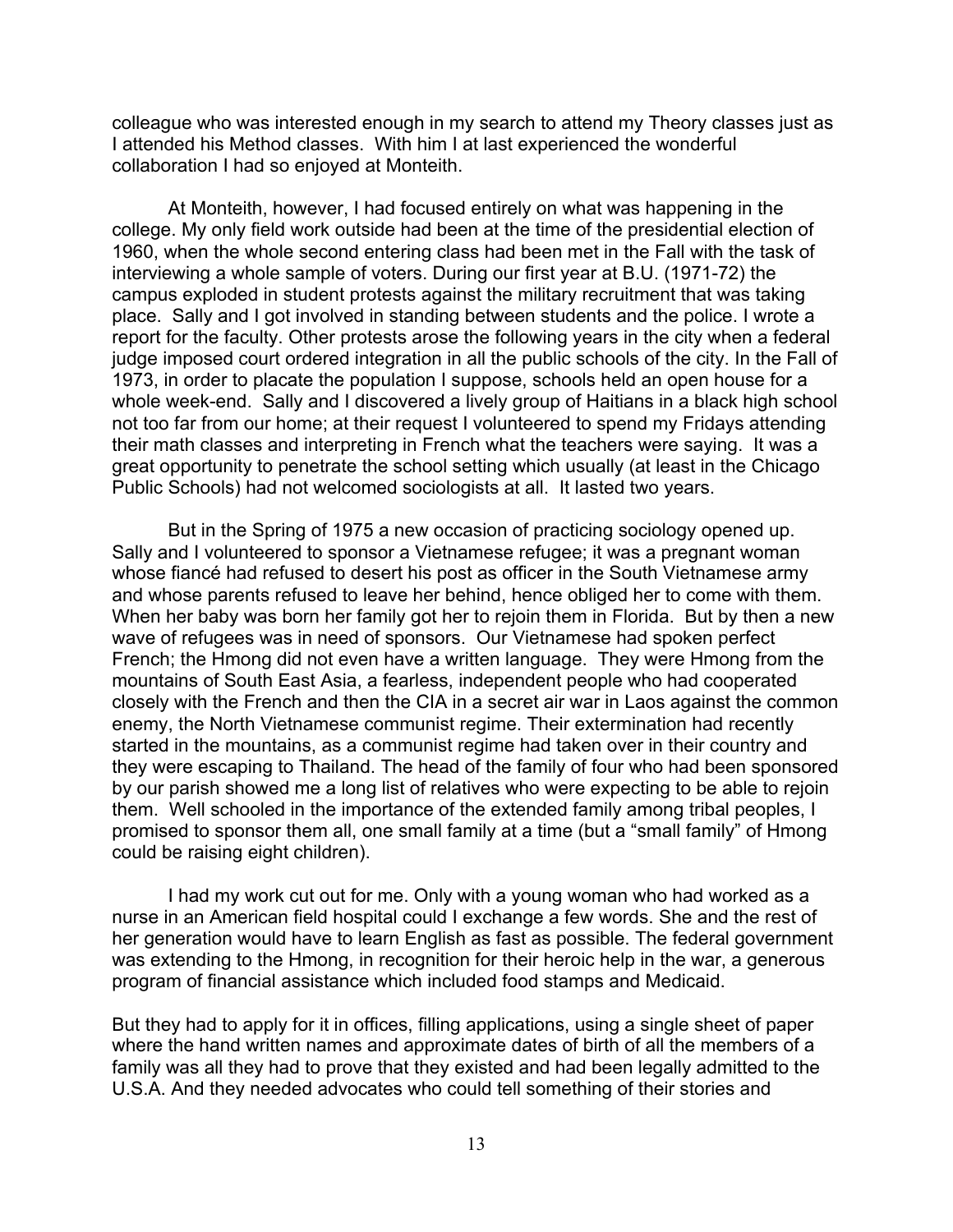problems when they went to hospitals, schools, courts. And they needed housing desperately as they arrived, a family at a time.

The second half of 1976 was spent finding out which agencies could help and how to locate them. 1977 was full of arrivals, whom I piled up in two houses as families preferred to occupy just one bedroom each. As a sociologist I knew that I had become a slum landlord. How I managed to keep fulfilling my teaching responsibilities for ten years while being involved in multiple emergencies, I cannot figure out. I remember very well, however, spicing my teaching with innumerable contrasts between our ways and "my refugees" ways. Did I reveal to my students that a hypothesis was growing in me that the USA was built on the shards of the broken hearts of immigrants and refugees? One bright adolescent had told me that he could not have a serious conversation with his mother as she did not know enough English and he did not know enough Hmong. Fortunately, in the Fall of 1979 I had asked to be able to spend the following Spring on a sabbatical when I could devote all my time to the establishment of the Hmong.

There was an important lesson I had learned. Up to then I had dutifully propounded Weber's theory about the rationality of bureaucracy, which he said had extracted what we now call social services from the domain of close family or clan connections and reciprocal obligations. The domain of bureaucracy is ruled by the division of labor between specialized offices to which one must apply, and then wait a number of weeks hoping to be found eligible, based on objective criteria used by the office worker and verified by a supervisor. It takes being an applicant or his advocate to realize that almost every concrete situation of a family does not fit exactly within the boundaries established by the criteria. Often one has to find another office with a slightly different set of criteria to be found eligible. But it is extremely rare to be guided in such a transfer. As a worker told me once, "We are not in the business of recruiting clients." Thus what appears rational seen from above turns into a maddening maze when approached from below. My students benefited from this repeated experience of mine, just as I had benefited from Lipsky's *Street Level Bureaucracy*.

But the most Monteith-like gift I made to B.U. students was my creation, in the Spring of 1976, of what I called course SO 233, Sociological Reflections on Work Experience. This is how I envisioned it at the time:

Why would someone design a sociology course especially for students who had a job? Did they have special needs, or special handicaps?

No, in my eyes what they had instead were special opportunities which it was wrong not to exploit. I saw sociology primarily as an eye-opener, a mind opener too. I saw it as a discipline, in the original sense of the word: a series of systematic efforts which transformed the person who undertook them and developed in him/her capacities which would otherwise have lain dormant.

My own best sociological training had been in the field. Once, having to go for months on end to a dental clinic, I studied from my patient's chair the role dilemmas of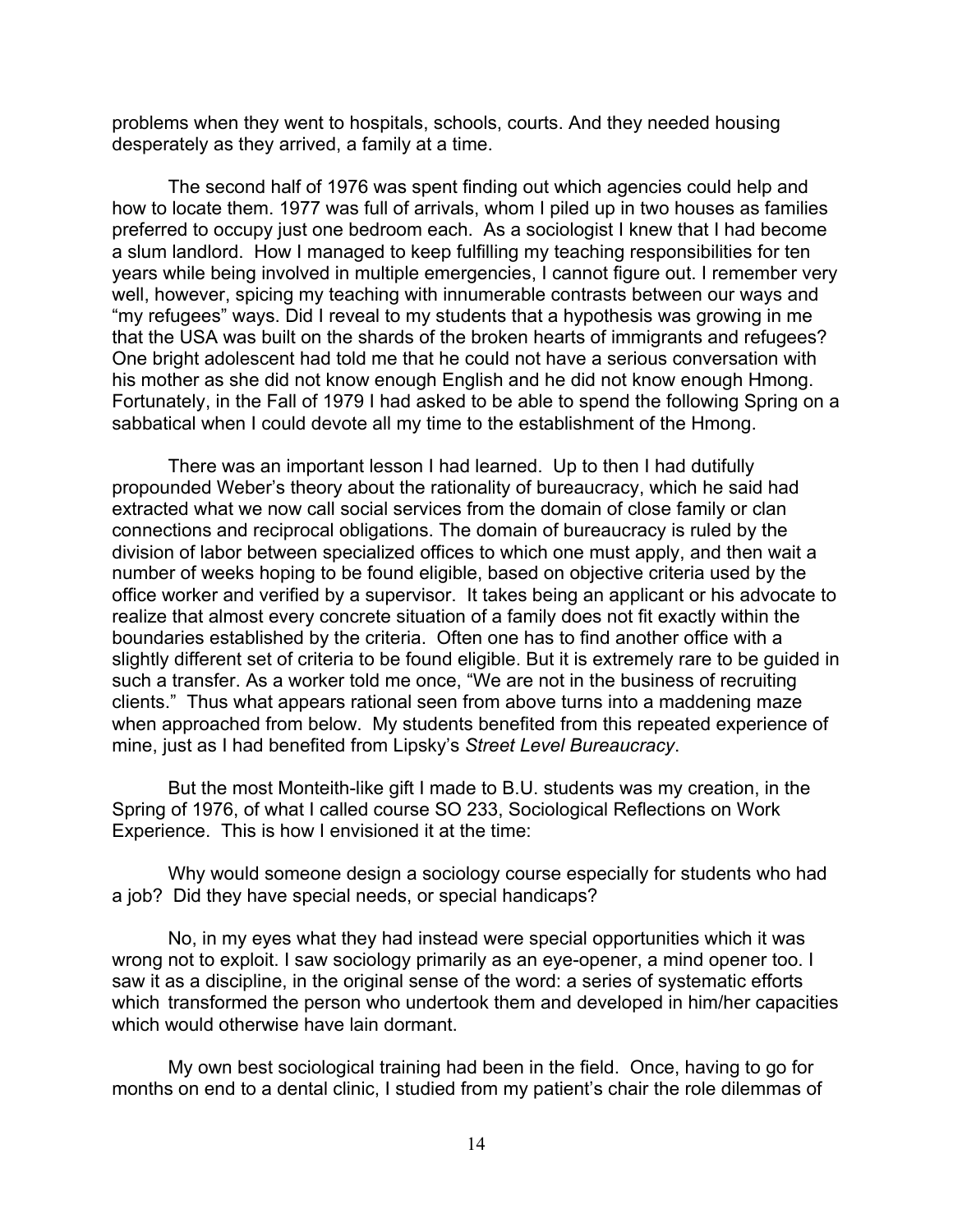the student about to become a professional. Another time, as a welder I observed and wrote about the relationships among women workers, and rediscovered the meaning of the concept of consensus.

But it is usually hard for students to take the very first step and gain access to the field. A JOB, however, provides first hand exposure to an endless series of events and situations which begged to be observed, understood, and analyzed. All that the working student needed was to be assigned the task as part of his academic duties, and to be helped in doing it well.

I was confident that I could take students who had no previous exposure to sociology and that, in one semester of "sociological reflection on work experience," I could turn them into practicing sociologists, or at least give them a good taste of what the art of sociology consisted of. Hence the course was billed as a kind of advanced introductory course. The only requisites were that a student held a job during that particular semester, and that he/she be willing to spend a good deal of time reporting and thinking about it.

I spoke about the course to the head of the placement office at B.U. She was interested, and promised to display an announcement on her bulletin board.

How was the course to be organized? Here are the few principles around which I structured it:

**First**, time spent in the classroom was kept at a minimum. I decided upon the 8:30 to 10 am period on Wednesday, in order not to interfere with afternoon employment (A few students came straight from their night shift).

**Second,** students were given a good elementary grounding in the variety of sociological perspectives. I picked the headings of chapters in Broom and Selznick (a textbook I respected) and gave myself the job of covering one of those topics each week in class.

But I wanted the students to come to that class with the material out of which the concepts and theories would be extracted and constructed. Thus, for each week, I put in my syllabus a series of questions which their field notes would endeavor to answer. For instance, on the day I was to lecture on Social Organization, they turned in observations and reflections elicited by the following questions:

- who makes which decisions at your place of work?
- who is your boss? Who is his/her boss? etc.
- are you anybody's boss? do you have any power? of what kind? (think twice about this one)
- what annoys you? Why? (3 to 4 pages)
- compare your role as worker to your role as student, in as great a depth, from as many different angles as you can imagine. (2 to 3 pages)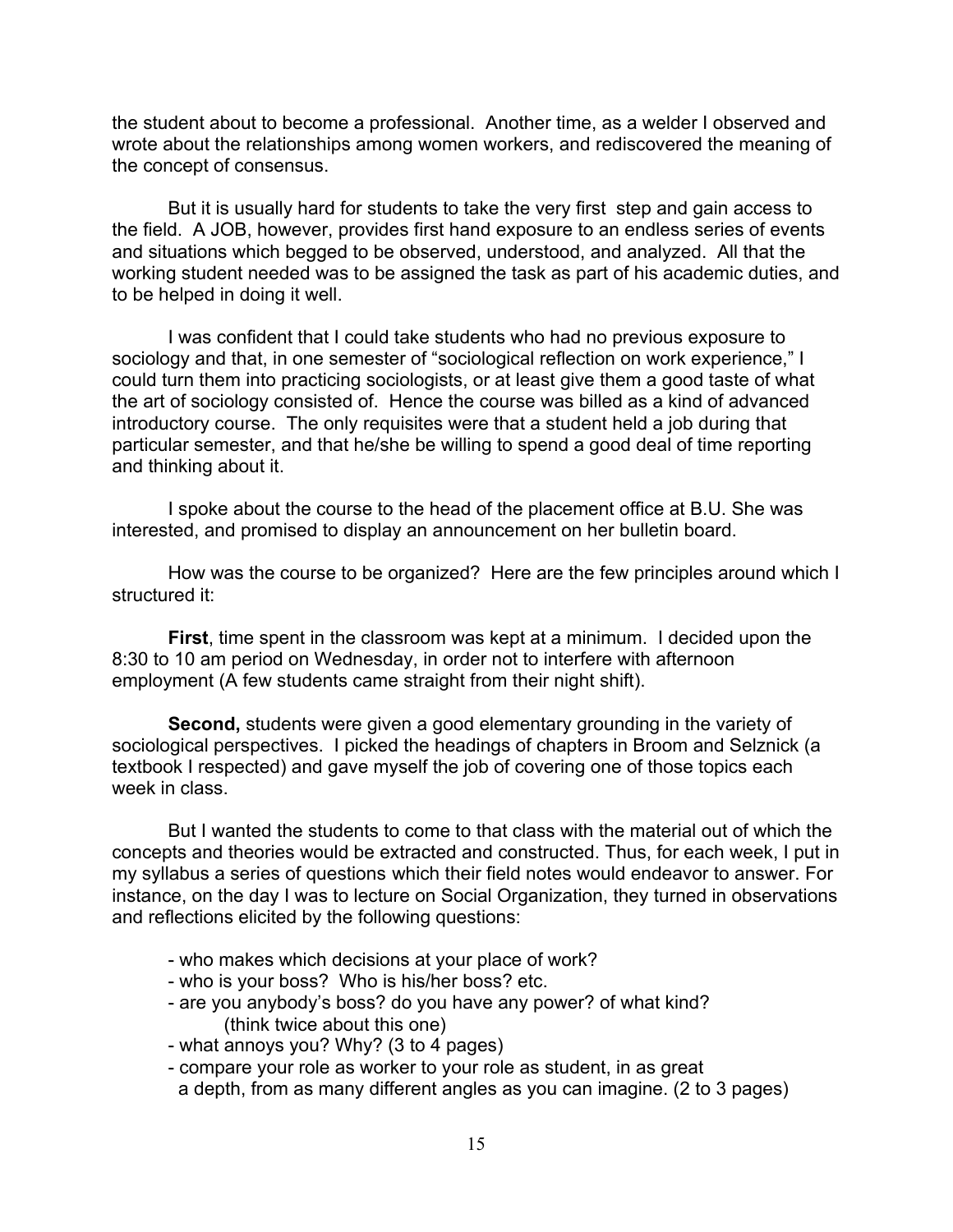**Third,** students needed to have some models of sociological analysis. For each week I assigned one or two readings which appeared to me to be interesting, informative, and whose findings could readily be compared with a wide variety of work situations. In style they ranged from commented excerpts from the great theorists – Marx, Weber, Durkhein – to the insightful analyses of Hughes and William Foote Whyte, to sociological case studies of the railroader or the forest ranger, to the literary masterpiece of a Solzhenitsyn. The students were asked to turn in a page or two of comments on the readings for the week, together with their field notes.

**Fourth**, what I relied upon most, as always in my teaching, was the work I would do outside the classroom, slowly reading their notes, filling their margins with comments, questions, suggestions for further observations, references to some reading which should be compared with their own hunches, etc., etc.

What happened? My plan demanded an enormous amount of work on the part of both students and instructor. I am proud to say that we did it, and did it well. Only once did I cancel the assignments for the following week because I had fallen behind in my reading of their field notes. On the whole, I believe that I have never taught so much in so short a time. And almost all of them did superbly. I have never had better attendance, more punctuality in turning in assignments, or a more thorough response to the letter and the spirit of the course syllabus. The whole class was there, for instance, on the eve of Thanksgiving, which is usually considered the unofficial beginning of vacation. Students reproached me, at times, for making them spend their whole Sunday writing up their notes and doing the reading. But they did it, with remarkable good humor. And their evaluations, at the end of the course, confirmed my feeling that my dream of turning the drudgery of work into a first class intellectual and personal experience had been realized.

They had come to see their work setting as fascinating, rather than boring. Some of them could hardly keep up with all the questions that were arising in their mind as to how to interpret and explain certain cleavages, certain conflicts, differences in attitudes between different groups of people. They could not keep up with new ideas on how to go about observing and analyzing. Their notes kept increasing in volume, and their final papers showed them well on their way to becoming practicing sociologists, Others managed to find new angles from which to look at some rather limited settings – the TV repair shop with a total manpower of four, including the student – or, even worse, the photo-mate alone in her booth, relating to a rapid succession of clients driving to her window (she found that she had much in common with the forest ranger...)

What the students appreciated was the self-discovery that their thorough attention to their work place brought about for them. They saw themselves as a functioning part of that social system, and demonstrating skills and traits that they did not realize they had. What they deplored was that they knew so little about each other's observations. Some of it came up during my lectures: I myself quoted from various field reports; and many of them brought up in class some relevant experience they had had. But this was very partial. As is so often in the case in teaching I was doing most of the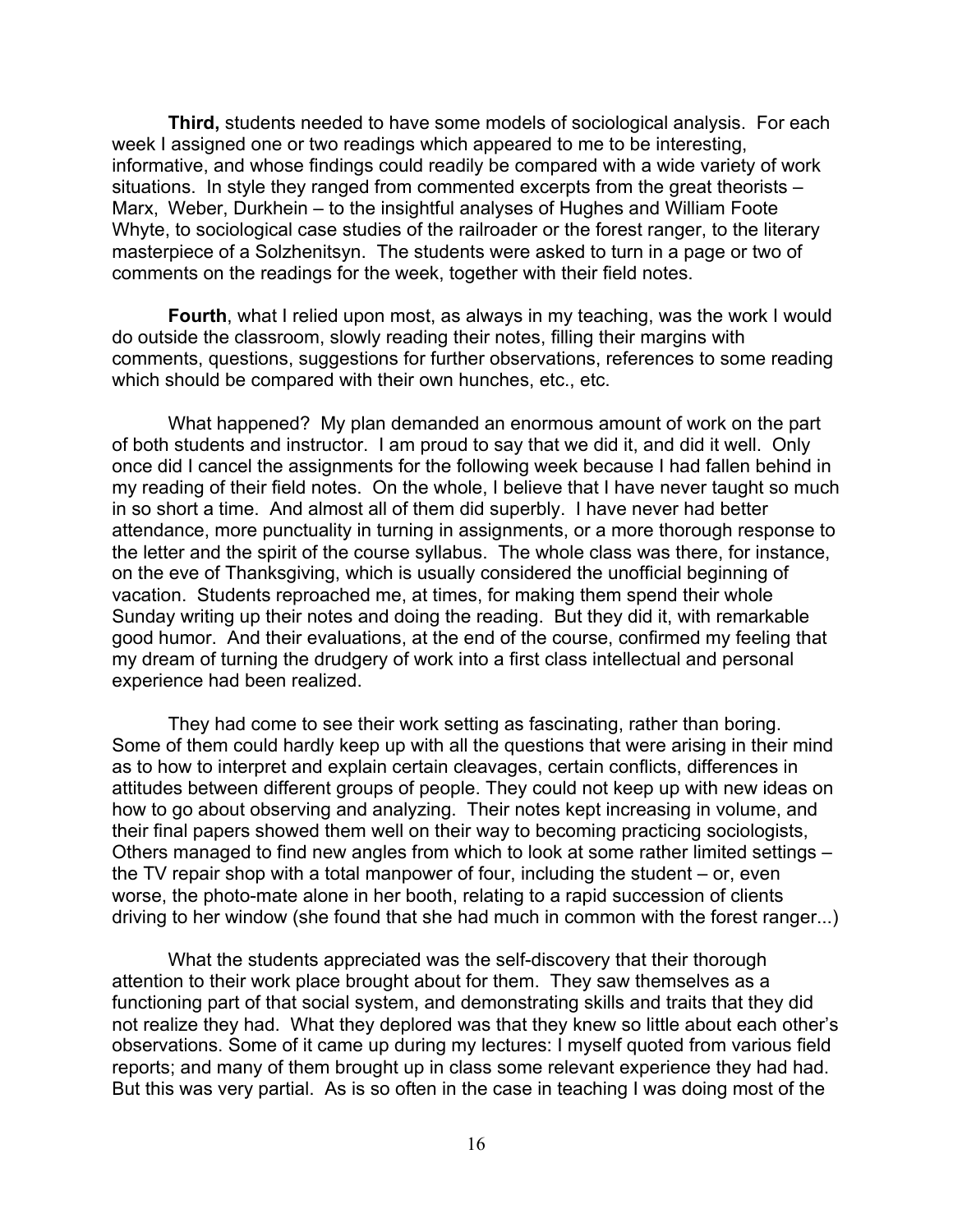learning because I had access to all the field notes, and also because I was committed to commenting on all of them.

From 1977 on, SO 233 students typed their notes on ditto stencil (single space). I cut the quantity of assigned readings in half. But after writing my comments on all the stencils that they had turned in, I ran enough copies to have each student read the whole work of about eight other members of the class (they formed a team for the whole semester). I asked them, in the set they were to turn in the following week, to comment (on a separate stencil) on the work of two of their fellow students, whichever one had inspired them. Thus they accumulated observations and reflections on both readings and field notes throughout the semester and had a great deal of material, from others as well as their own, to use in their final papers. That was a true triumph, a la Monteith.

But when I retired in 1987 I tried to keep teaching this course in the evening to students who generally had full time jobs. Much to my regret it did not get enough takers: full time workers did not want to reflect on their job... Meanwhile most of the refugees were moving to other Massachusetts towns, less expensive than Boston. I had to find another place in which to keep the Monteith spirit alive. In October 1990 I was invited by the founder of the Prison Education Program to attend one of her graduate seminars at a Medium security State prison. I was impressed by the way in which these men carried on an intelligent conversation with that bright woman who must have been close to her eighties. They listened carefully to each other, for three hours in a row. I had been struck when we entered the prison that she, whom I had seen busy during the student rebellion of the 70's giving support to the protesters, had meekly taken off her shoes and complied with all the guards' commands. Once my surprise had subsided I realized how important it was for her to have access to these prisoners.

I was poorly informed about the prison system. When I started teaching a graduate seminar myself in January 1991 I quickly realized that our program was gathering human beings in search not only of knowledge about the world but of the truth about themselves. Their readiness to share their ideas in class, to speak about their past and present experience, made it possible for us, their teachers, to get to know them as individuals and to relate to them accordingly. With us they felt relieved of being defined by the "nature of their crime" which stuck to them in nearly all of their interactions inside the walls, whether with personnel or fellow inmates. We were able to understand that their crime, whether we had been told of it in some detail or not, was an important factor which urged them on toward achieving their thorough transformation, their becoming new men[1]. I was especially struck with the urgency that remorse gave to those who had committed a "violent crime": they wanted to be of service to society and try to make up a little for the harm they had done.

[1] All my references are to men because I have worked only in two men's Medium Security State prisons. Our B.U. program exists in two women's prisons.

 $\mathcal{L}_\text{max} = \mathcal{L}_\text{max} = \mathcal{L}_\text{max} = \mathcal{L}_\text{max} = \mathcal{L}_\text{max} = \mathcal{L}_\text{max} = \mathcal{L}_\text{max} = \mathcal{L}_\text{max} = \mathcal{L}_\text{max} = \mathcal{L}_\text{max} = \mathcal{L}_\text{max} = \mathcal{L}_\text{max} = \mathcal{L}_\text{max} = \mathcal{L}_\text{max} = \mathcal{L}_\text{max} = \mathcal{L}_\text{max} = \mathcal{L}_\text{max} = \mathcal{L}_\text{max} = \mathcal{$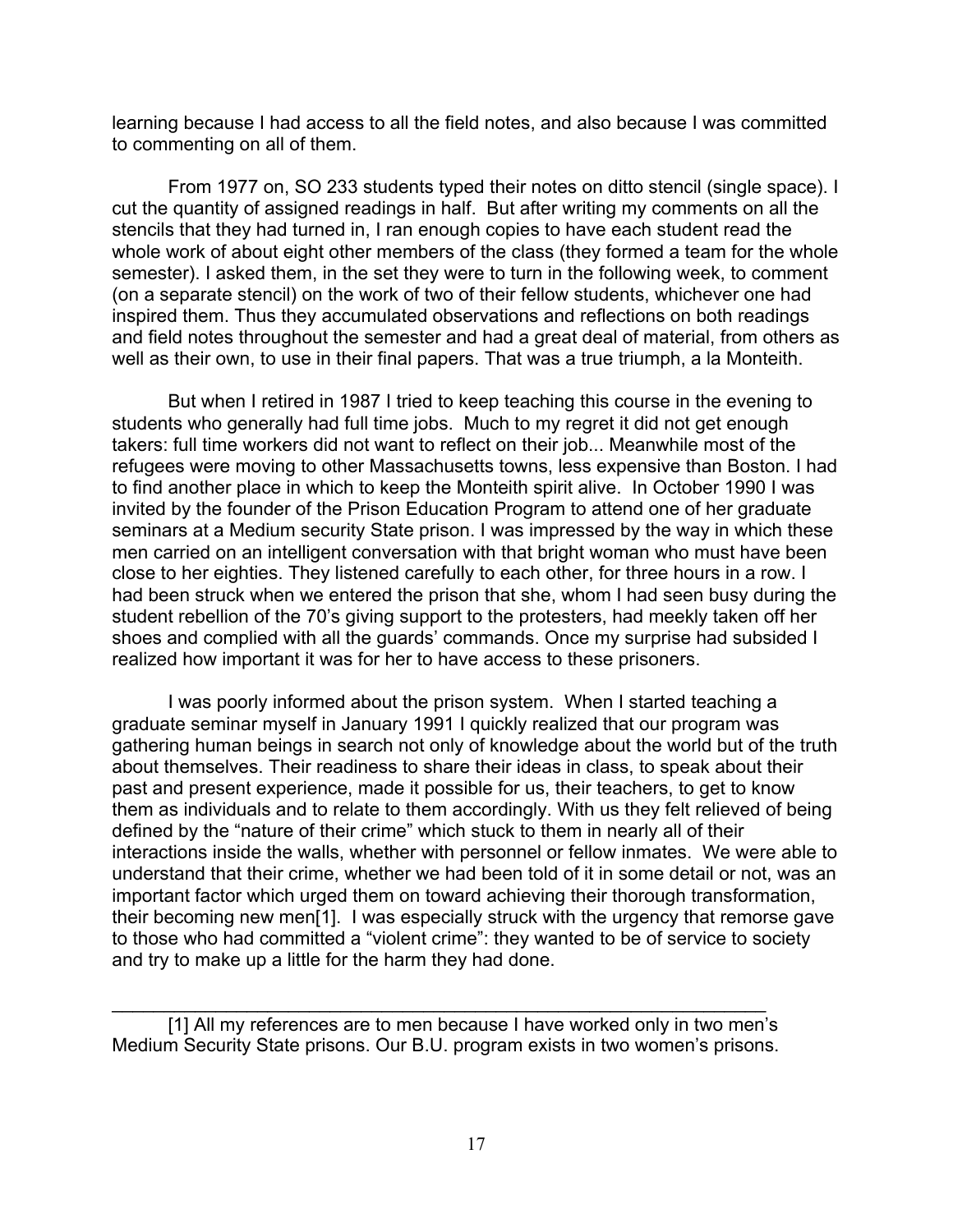Unfortunately, in recent years, society in its fear of crime, the media in their exploitation of awful crimes, the politicians in their avoidance of the charge of being soft on criminals, the families of the victims, and the people in power from top to bottom at the Department of Correction, all have come to agree that, while "non-violent criminals" might be retrievable, the violent ones have placed themselves outside the human race. It is not hard to figure out why those prisoners value our presence and our trust in the truth of their efforts to find their way to behaving as good human beings.

In our friendships with our Monteith students, we were not unconcerned with how they would be using their developed intelligence and know-how for. We had made them read how Piaget found out about the child's becoming capable of a fully moral act; and how both Marx and Weber had criticized the results of Capitalism as it had developed in their days and promised to evolve in pursuit of profit. We had reflected together on authority and freedom. But as far as I know we had not concerned ourselves with the brewing sex revolution, or the probable impact of the civil rights revolution on society at large and our individual lives. In the prison one finds oneself obliged to give a great deal of thought to the concept of Freedom, knowing how much it is taken for granted and thoughtlessly enjoyed "on the street" as prisoners usually refer to the outside world.

To tell the truth, what I want to do in conclusion is to convince as many of you as I can, whether you are already retired or still fully at work in your professional life, to get involved in one way or another in the world of criminal justice. There is a tremendous amount of humane work to be done.

- - - - - - - - - - - - - - - - - - -

I am including two appendices. One is a paper written by a prisoner with learning disabilities which contributed to getting him into prison at a young age (lots of children with learning disabilities must end in prison, to see the number we get in our college program!). Doug is one of our best students. He has helped me a great deal by writing papers which enabled me to put myself in a prisoner's place. For instance, pointing out that for most prisoners each day goes by very slowly; yet when he looks over what he has accomplished during ten or twenty years, it feels like nothing happened. His paper was written as a testimonial of what prison education did for him. Don't be surprised by his quoting the multiple sources of his becoming enlightened. He is making an inventory of all that he benefited from. He has given me permission to use his text whenever I feel that it could do some good. Enjoy it, though he couldn't have made it as an entrant to Wayne, hence to Monteith, in 1959...

 A second appendix bears witness to my continuing to be attentive to what had happened in Detroit, thanks to the remarkable book, *9226 Kercheval*, written by visiting nurse Nancy Milio about her work on the near East side. (Hugh Whipple, our Natural Science colleague had been among her friends). I kept assigning her book to all my students, whatever the topic of the course I was teaching, because it was such a model of loving service.